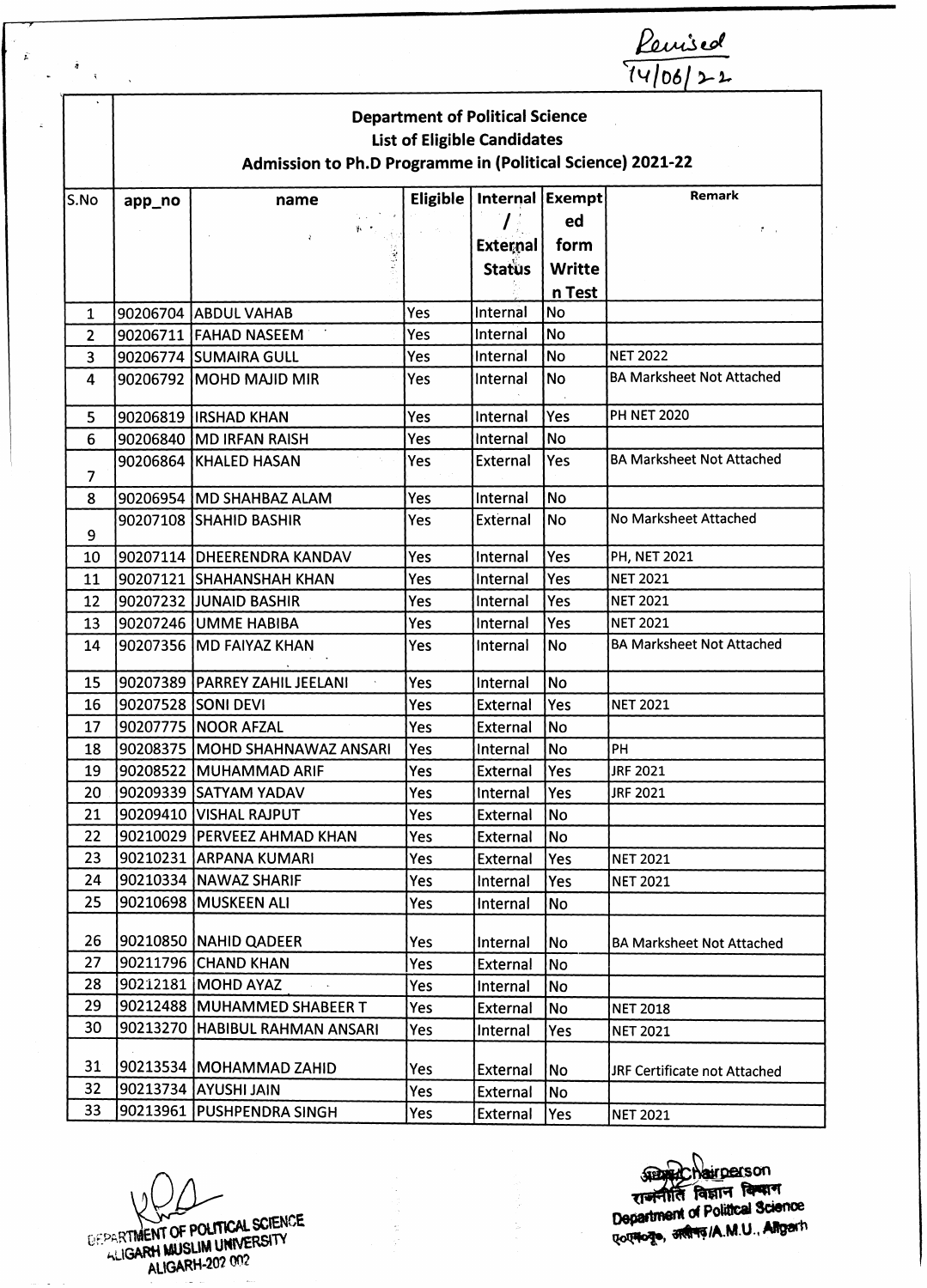| $\mathcal{A}$ |               | 90214180 PUJA BATRA                 | Yes | External        | <b>No</b>      | <b>MA Marksheet Not Attached</b> |
|---------------|---------------|-------------------------------------|-----|-----------------|----------------|----------------------------------|
| 34            |               |                                     |     |                 |                |                                  |
| 35            |               | 90214631 MD MURSHAD ALI             | Yes | External        | Yes            | <b>NET 2021</b>                  |
| 36            |               | 90215417 SHOUQ MOHD                 | Yes | Internal        | Yes            | <b>NET 2021</b>                  |
| 37            |               | 90215577 BUSHRA AZIZ                | Yes | Internal        | <b>No</b>      |                                  |
| 38            | 90215628 HUMA |                                     | Yes | Internal        | <b>No</b>      | <b>BA Marksheet Not Attached</b> |
| 39            |               | 90215641 PANKAJ KUMAR YADAV         | Yes | <b>External</b> | Yes            | <b>NET 2021</b>                  |
| 40            |               | 90215699 MAKAKMAYUM NURMILA SHA Yes |     | External        | No             |                                  |
| 41            |               | 90215862 MOHD SHADAB                | Yes | External        | <b>No</b>      |                                  |
| 42            |               | 90216941 FAROOQ AHMAD PARAY         | Yes | External        | No             |                                  |
|               |               | 90217197 AMZAD ALAM                 | Yes | Internal        | Yes            | NET 2021, BA Marksheet Not       |
| 43            |               |                                     |     |                 |                | attached                         |
| 44            |               | 90218181   FARUQUE AJMAL RABBANI    | Yes | External        | <b>No</b>      | <b>MA Marksheet Not Attached</b> |
| 45            |               | 90218198 YOGESH MISHRA              | Yes | External        | Yes            | <b>NET 2020</b>                  |
| 46            |               | 90219672 RAHUL RAJPUT               | Yes | <b>External</b> | <b>No</b>      |                                  |
| 47            |               | 90221414 SUNNY KUMAR                | Yes | <b>External</b> | Yes            | <b>NET 2020</b>                  |
| 48            |               | 90221485 SHADAB ASLAM               | Yes | External        | No             | NET Certificate not attached     |
| 49            |               | 90221822 SAIMA KOHLI                | Yes | External        | N <sub>o</sub> | <b>BA Marksheet Not Attached</b> |
| 50            |               | 90222203 SHEFALI DAS                | Yes | External        | Yes            | <b>NET 2020</b>                  |
| 51            |               | 90222454 AADIL ALTAF                | Yes | Internal        | No             |                                  |
| 52            |               | 90222861  GIRISH CHANDRA BHARDWAJ   | Yes | External        | <b>No</b>      |                                  |
| 53            |               | 90223354 AAQIB NAZIR WAGAY          | Yes | Internal        | No             |                                  |
| 54            |               | 90224168 SAMIM AKTAR                | Yes | External        | No             |                                  |
| 55            |               | 90224683   MADHURI KAUSHIK          | Yes | External        | Yes            | <b>NET 2021</b>                  |
| 56            |               | 90224809 MD AMIRULLAH               | Yes | Internal        | No             |                                  |
| 57            |               | 90226712 SYED MUJTABA HUSSAIN       | Yes | Internal        | <b>No</b>      |                                  |
| 58            |               | 90226861  NAWREEN AKHTAR CHOWDHUYes |     | External        | <b>No</b>      |                                  |
| 59            |               | 90227394 ZANNAT BANO                | Yes | External        | No             |                                  |
| 60            |               | 90228854   NIDA FATIMA              | Yes | Internal        | No             |                                  |
| 61            |               | 90229588 AAQIB WANI                 | Yes | External        | No             |                                  |
| 62            |               | 90230458   AAMIR AHMAD WANI         | Yes | External        | Yes            | <b>NET 2021</b>                  |
| 63            | 90231283 RENU |                                     | Yes | <b>External</b> | Yes            | <b>JRF 2020</b>                  |
| 64            |               | 90232129 SHABNAM SHAREEF            | Yes | <b>External</b> | Yes            | JRF 2019, PH                     |
| 65            |               | 90232794 MANYA SINGH                | Yes | <b>External</b> | Yes            | <b>JRF 2021</b>                  |
| 66            |               | 90232959   MOHAMMAD GALIB           | Yes | External        | <b>No</b>      |                                  |
| 67            |               | 90233909 ZAIBA IQBAL                | Yes | <b>External</b> | No             |                                  |
| 68            |               | 90234309 MOHAMMADUR RAHMAN SIDIYes  |     | External        | No             | MA Marksheet Not Attached        |
| 69            |               | 90235097 BINAY KUMAR RAM            | Yes | <b>External</b> | Yes            | <b>NET 2020</b>                  |
| 70            | 90235621      | <b>IMOHAMMAD GYASUR RAHMA Yes</b>   |     | External        | No             | <b>MA Marksheet Not Attached</b> |
| 71            |               | 90237140   PRAVEEN SHUKLA           | Yes | External        | Yes            | <b>NET 2019</b>                  |
| 72            |               | 90239371 SADIA SADAF                | Yes | Internal        | No             |                                  |
| 73            |               | 90239639 ASHWATHY VISWANATHAN       | Yes | <b>External</b> | Yes            | <b>NET 2021</b>                  |

 $\bar{z}$ 

V EPARTMENT OF POLITICAL SCIENCE

**son** विज्ञान विषाग **Department of Political Science qoq%\*[©, 3f#ra/A.M.U., Afigwh**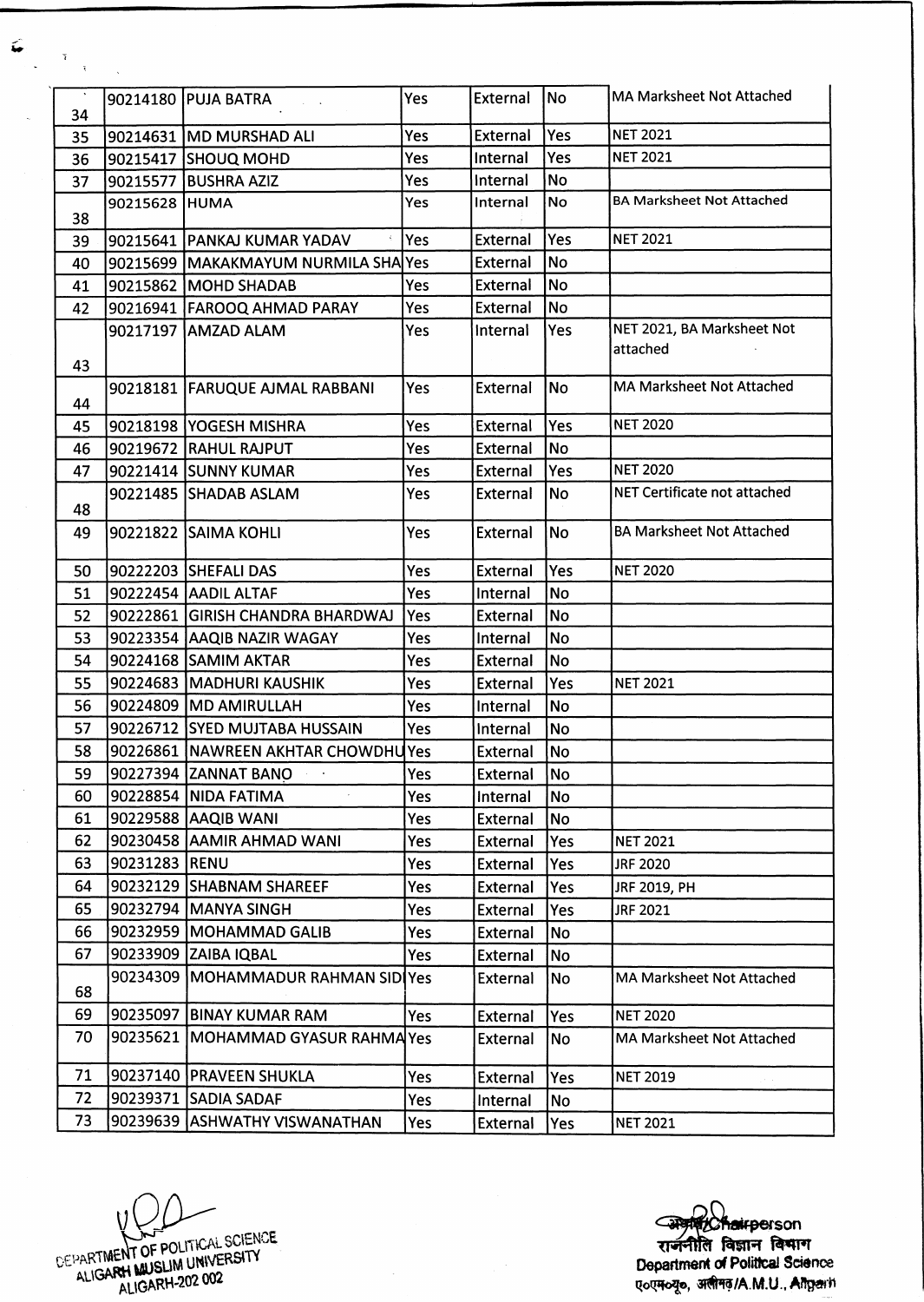| ã<br>$\mathbf{R}$ |                   |                                     |     |                 |           |                                            |
|-------------------|-------------------|-------------------------------------|-----|-----------------|-----------|--------------------------------------------|
| 74                |                   | 90239839 TOUFIK AHMED               | Yes | External        | <b>No</b> |                                            |
| 75                |                   | 90241692 ABSHAR ALI                 | Yes | Internal        | <b>No</b> |                                            |
| 76                | 90241897 CHAND BI |                                     | Yes | External        | <b>No</b> | <b>BA Marksheet Not Attached</b>           |
| 77                |                   | 90242386 MD FURQUAN HASSAN          | Yes | External        | <b>No</b> | <b>MA Marksheet Not Attached</b>           |
| 78                |                   | 90242815 NADEEM AHMAD               | Yes | <b>External</b> | <b>No</b> |                                            |
| 79                |                   | 90243393 MOHAMMAD FAIZAN AHAMAI Yes |     | External        | Yes       | <b>NET 2021</b>                            |
| 80                |                   | 90243431 JJASEEMUL FARHAN K P       | Yes | Internal        | Yes       | <b>JRF 2020</b>                            |
| 81                |                   | 90243749 AFREEN KHATOON             | Yes | Internal        | No        |                                            |
| 82                |                   | 90244225 SHARIQ KHAN                | Yes | Internal        | <b>No</b> | BA, MA Marksheet Not Attached              |
| 83                |                   | 90247526 RIFA TABASSUM              | Yes | External        | Yes       | JRF 2021                                   |
| 84                |                   | 90248214  NAEEM AHAMAD              | Yes | External        | Yes       | <b>NET 2021</b>                            |
| 85                |                   | 90248764 MD NAWAZ SHARIF            | Yes | Internal        | Yes       | JRF 2019                                   |
| 86                |                   | 90249169   MOHAMMAD JAWWAD          | Yes | External        | Yes       | <b>NET 2021</b>                            |
| 87                |                   | 90249359 TAYYAB HUSAIN              | Yes | Internal        | No        |                                            |
| 88                | 90249569 AHMAD    |                                     | Yes | External        | No        |                                            |
| 89                |                   | 90249723 MOHD ABDULLAH              | Yes | Internal        | No        |                                            |
| 90                |                   | 90250363 POOJA SHARMA               | Yes | External        | No        |                                            |
| 91                |                   | 90250680 AADIL HUSSAIN BHAT         | Yes | External        | Yes       | <b>NET 2021</b>                            |
|                   |                   | 90251359 FEROZE AHMAD DAR           | Yes | External        | Yes       | NET 2021, BA Marksheet Not<br>Attached     |
| 92                |                   |                                     |     |                 |           |                                            |
| 93                |                   | 90251751 AHMAD SHAHID AMANI         | Yes | External        | No        | <b>BA Marksheet Not Attached</b>           |
| 94                |                   | 90252401 AANISA MIR                 | Yes | Internal        | No        |                                            |
| 95                |                   | 90252558 MUMTAZ AHMAD MALIK         | Yes | External        | <b>No</b> | <b>BA Marksheet Not Attached</b>           |
| 96                |                   | 90252706 ADIL GULSHAN MIR           | Yes | Internal        | <b>No</b> | <b>BA Marksheet Not Attached</b>           |
| 97                | 90253294 ANITA    |                                     | Yes | External Yes    |           | NET 2021, MA Marksheet Not<br>Attached     |
| 98                |                   | 90253565 ZAINAB TARIQ               | Yes | External        | <b>No</b> | PH, MA Marksheet Not Attached              |
| 99                |                   | 90254370 MUNEEB AHMED MALIK         | Yes | <b>External</b> | Yes       | <b>NET 2019</b>                            |
| 100               |                   | 90254620 LITON SAIKH                | Yes | Internal        | No        | <b>BA VI Sem Marksheet not</b><br>attached |
| 101               |                   | 90254883   MOHSIN SIDDIQUE          | Yes | Internal        | Yes       | NET 2021, BA, MA Marksheet not<br>attached |
| 102               |                   | 90254892 KIRTI CHAUHAN              | Yes | External        | <b>No</b> | Subject to Verification of MA Marksheet    |
| 103               |                   | 90255370 FAIZAN KHAN                | Yes | Internal        | <b>No</b> |                                            |
| 104               |                   | 90255464 SUHAIL YOUSUF              | Yes | Internal        | No        |                                            |
| 105               |                   | 90255541 MONSUR AHMED               | Yes | <b>External</b> | Yes       | <b>NET 2019</b>                            |
| 106               |                   | 90255723 MAAZ KHAN SHERWANI         | Yes | Internal        | No        |                                            |
| 107               |                   | 90255782 OBAIDUR RAHMAN NAUFAL      | Yes | Internal        | <b>No</b> |                                            |
| 108               |                   | 90255958 SHAILENDRA SINGH           | Yes | External        | <b>No</b> | MA Marksheet Not Attached                  |
| 109               |                   | 90256010 ALLTAF HUSSAIN             | Yes | Internal        | No        |                                            |

RTMENT OF POLITICAL SCIE

 $\hat{r} = \hat{r}$ 

) ४४ अध्यक्ष/Chairperson राजनीति विज्ञान **वि**षाग **Department of Political Science qoqjfo^o,** 3**#** <sup>15</sup>**/A.M.U., AR**8**iWH**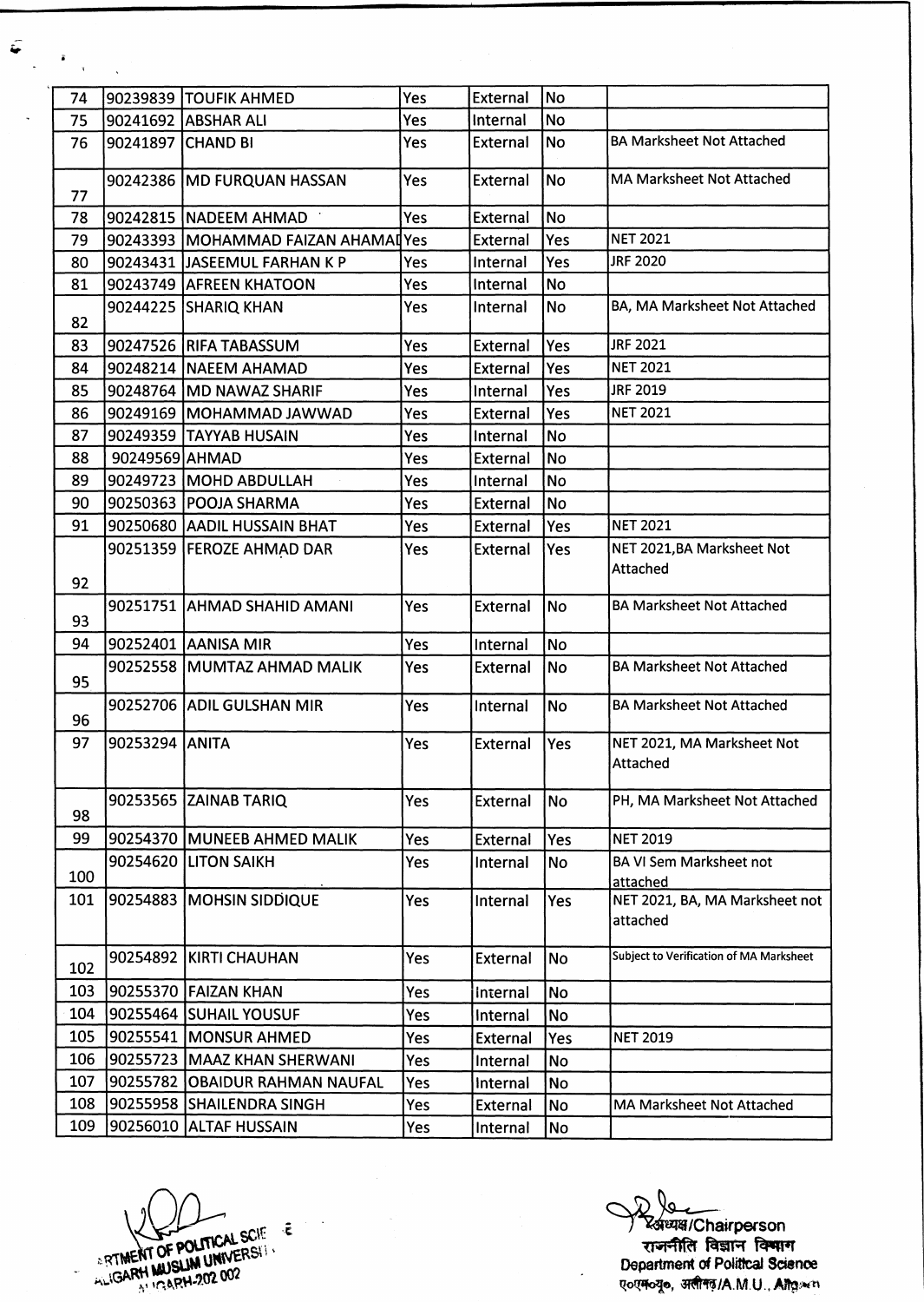| 110 |          | 90256684 SYED HAIDER EMAM            | Yes | Internal        | No        | PH                                         |
|-----|----------|--------------------------------------|-----|-----------------|-----------|--------------------------------------------|
| 111 |          | 90266705  SNEHA SUMAN                | Yes | External        | No.       |                                            |
| 112 |          | 90267185  MASOOM RAZA                | Yes | Internal        | No        |                                            |
| 113 |          | 90271030 SALMAN QAMAR                | Yes | Internal        | No        |                                            |
| 114 |          | 90275682 ALMAS AHMAD                 | Yes | Internal        | <b>No</b> |                                            |
| 115 |          | 90278080 SHIPRA PATEL                | Yes | External        | No        | MA Marksheet Not Attached                  |
| 116 | 90279604 | <b>PRIYA TIWARI</b>                  | Yes | <b>External</b> | Yes       | <b>NET 2021</b>                            |
| 117 |          | 90280799 FAIQA SALEEM                | Yes | External        | <b>No</b> | <b>BA Marksheet Not Attached</b>           |
| 118 |          | 90282654 RAM SALUJA                  | Yes | <b>External</b> | No.       | MA Marksheet needs to be<br>Verified       |
| 119 |          | 90288916   MOHD SHADAB               | Yes | External        | No        | <b>MA Marksheet Not Attached</b>           |
| 120 |          | 90296775 FATEMA NARGIS CHOUDHURY Yes |     | Internal        | Yes       | <b>NET 2021</b>                            |
| 121 |          | 90304392   VISHAL MITTAL             | Yes | Internal        | <b>No</b> |                                            |
| 122 |          | 90306232 GARIMA THAPLIYAL            | Yes | External        | <b>No</b> |                                            |
| 123 |          | 90308309 SHIVASNI BHAT               | Yes | External        | <b>No</b> | <b>BA Marksheet Not Attached</b>           |
| 124 |          | 90311141   IQRA NISSAR               | Yes | External        | Yes       | NET 2021, BA, MA Marksheet not<br>attached |
| 125 |          | 90311191 SHRISHTI CHATURVEDI         | Yes | Internal        | <b>No</b> |                                            |
| 126 |          | 90312030 SYED ZEESHAN NISAR          | Yes | <b>External</b> | Yes       | NET 2020, BA, MA Marksheet not<br>attached |

Coordinator

 $\hat{\bullet}$ 

**PARTMENT OF POUTICAL SCIETING -.UGARW MUSLIM UNIVER& > AllGARH-202 00?**

 $\mathcal{L}_{\mathcal{A}}$ 

Prof. Iqbalur Rehman

Chairperson **«aja/Chairp©rson** राजनीति विज्ञान विभाग **Department of Political Science qoqjfo^jo, 3T#1f5/A.M.U., Aftgech**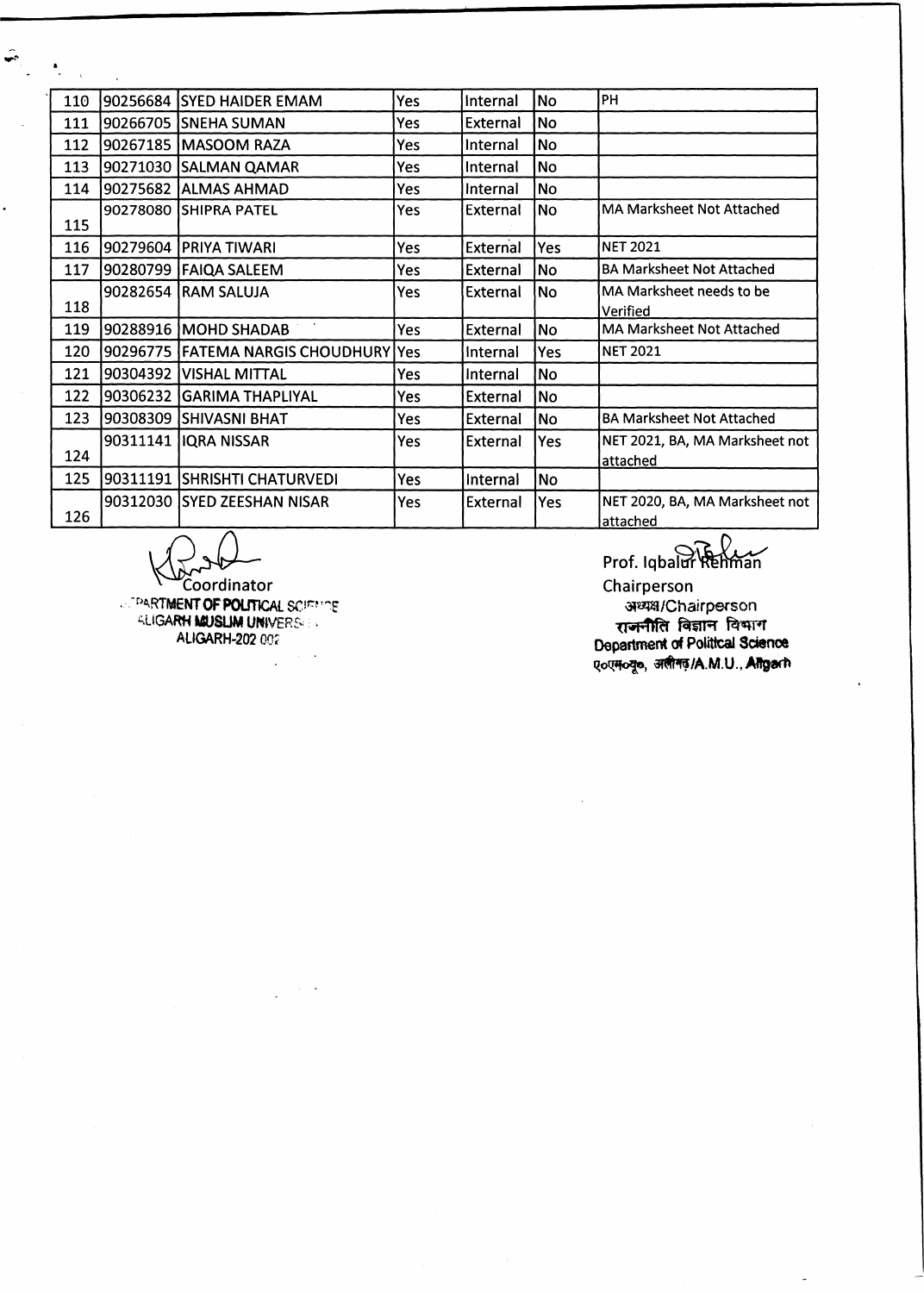| <b>Department of Political Science</b><br><b>List of Eligible Candidates</b><br>Admission to Ph.D Programme in (Political Science) 2021-22 |        |                     |            |                                              |                                          |                   |  |  |
|--------------------------------------------------------------------------------------------------------------------------------------------|--------|---------------------|------------|----------------------------------------------|------------------------------------------|-------------------|--|--|
| S.No                                                                                                                                       | app_no | name                | Eligible   | Internal Exempt<br>External<br><b>Status</b> | ed<br>form<br>Writte<br>n Test<br>Yes/No | Remark            |  |  |
|                                                                                                                                            |        | 90207028 JAFFER ALI | <b>YES</b> | External                                     | <b>YES</b>                               | MA 2021, NET 2020 |  |  |

**Coordinator** 

 $\tilde{\mathbf{r}}$ 

**DEPARTMENT OF POLITICAL SCIENCE^ MJGARH MUSUM UNIVERSITY AUGARH-202002**

Prof. Iqbalur Rehman<sup>o</sup> *j*  $\frac{1}{2}$ Chairperson

**Chairman Dept.** of Political Science A.M .U., Aligarh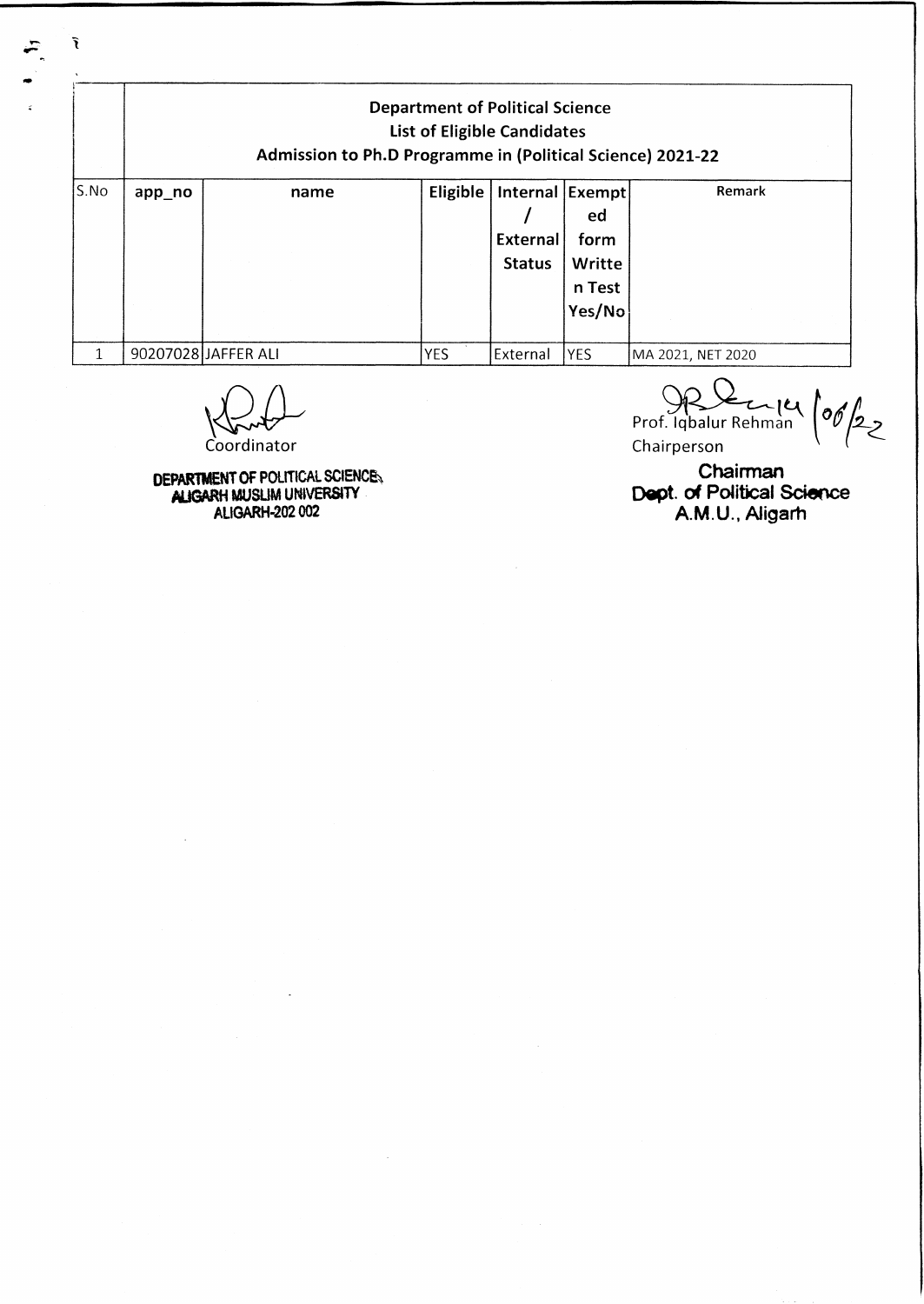|                | <b>Department of Political Science</b><br><b>List of Not Eligible Candidates</b><br>Admission to Ph.D Programme in (Political Science) 2021-22 |                                |           |                                                    |                                                                     |                      |  |  |  |
|----------------|------------------------------------------------------------------------------------------------------------------------------------------------|--------------------------------|-----------|----------------------------------------------------|---------------------------------------------------------------------|----------------------|--|--|--|
| S.No           | app_no                                                                                                                                         | name                           |           | Eligible   Internal /<br>External<br><b>Status</b> | <b>Exempt</b><br>ed form<br><b>Written</b><br><b>Test</b><br>Yes/No | Remark               |  |  |  |
| 1              |                                                                                                                                                | 90206787 FAIZAN AKBAR          | <b>No</b> | External                                           | <b>No</b>                                                           | MA-2022              |  |  |  |
| $\overline{2}$ |                                                                                                                                                | 90206809 TAJAMUL ALI           | <b>No</b> | External                                           | <b>No</b>                                                           | BA Less than 50%     |  |  |  |
| 3              | 90207564 FARHEEN                                                                                                                               |                                | <b>No</b> | <b>External</b>                                    | <b>No</b>                                                           | MA-2022              |  |  |  |
| $\overline{4}$ |                                                                                                                                                | 90211731 BABU LAL LAL SUNDARIA | <b>No</b> | <b>External</b>                                    | <b>No</b>                                                           | MA-2022              |  |  |  |
| 5              |                                                                                                                                                | 90215273 HARSHIT KUMAR         | <b>No</b> |                                                    | <b>No</b>                                                           | MA-2022              |  |  |  |
| 6              |                                                                                                                                                | 90222650 WASIM AKRAM KHAN      | <b>No</b> |                                                    |                                                                     | MA-2022              |  |  |  |
| $\overline{7}$ |                                                                                                                                                | 90232894 VIPIN SINGH           | <b>No</b> | <b>External</b>                                    | <b>No</b>                                                           | MA-2022              |  |  |  |
| 8              |                                                                                                                                                | 90234269 AAMIR SUHAIL          | <b>No</b> | External                                           |                                                                     | MA-2022              |  |  |  |
| 9              |                                                                                                                                                | 90235340 ZUBEE KHANAM          | <b>No</b> |                                                    | <b>No</b>                                                           | Less than 55% in MA  |  |  |  |
| 10             |                                                                                                                                                | 90243945 SOHAN LAL DHATURAHA   | <b>No</b> |                                                    |                                                                     | MA-2022              |  |  |  |
| 11             | 90244277 ASIF ALI                                                                                                                              |                                | <b>No</b> |                                                    |                                                                     | MA-2022              |  |  |  |
| 12             |                                                                                                                                                | 90244839 NAIMA KHATUN          | <b>No</b> |                                                    |                                                                     | <b>BA47%</b>         |  |  |  |
| 13             |                                                                                                                                                | 90246649 ASHISH KUMAR YADAV    | <b>No</b> |                                                    |                                                                     | MA-2022              |  |  |  |
| 14             |                                                                                                                                                | 90247906 MANZOOR AHMAD         | <b>No</b> |                                                    |                                                                     | <b>BA43%</b>         |  |  |  |
| 15             |                                                                                                                                                | 90253198 SHEKH AHMAD           | <b>No</b> | <b>External</b>                                    | <b>No</b>                                                           | MA 2022              |  |  |  |
| 16             |                                                                                                                                                | 90254357 SAQIB MANZOOR PARRAY  | <b>No</b> | External                                           | <b>No</b>                                                           | MA Pursuing 2022     |  |  |  |
| 17             |                                                                                                                                                | 90255459 NAJIYA KHAN           | <b>No</b> | External                                           | <b>No</b>                                                           | MA-2022              |  |  |  |
| 18             |                                                                                                                                                | 90255577 SHABINA PARVEEN       | <b>No</b> | Internal                                           | <b>No</b>                                                           | MA Pursuing 2022     |  |  |  |
| 19             |                                                                                                                                                | 90278292 AANAND PASWAN         | <b>No</b> | <b>External</b>                                    | <b>No</b>                                                           | MA Pursuing 2022     |  |  |  |
| 20             |                                                                                                                                                | 90279694 KM RAFAT              | <b>No</b> | Internal                                           | <b>No</b>                                                           | PH, MA Pursuing 2022 |  |  |  |
| 21             |                                                                                                                                                | 90289936 EKTA VERMA            | <b>No</b> | <b>External</b>                                    | <b>No</b>                                                           | <b>MA Pursuing</b>   |  |  |  |
| 22             |                                                                                                                                                | 90297769 SHREYA SHARMA         | <b>No</b> | <b>External</b>                                    | <b>No</b>                                                           | Irrelevant Subject   |  |  |  |
| 23             |                                                                                                                                                | 90302551 SAJID ALI WANI        | <b>No</b> | <b>External</b>                                    | <b>No</b>                                                           | MA Pursuing 2022     |  |  |  |

 $\ddot{\phantom{a}}$ 

 $\ddot{\phantom{a}}$ 

 $\Delta \sim 10^7$ 

Coordinator **NRTMENT OF POUTICAL SCIEF SE ACIGARH MUSLIM UNIVERSH + ALIGARH-202002**

 $\bar{\omega}$ 

Prof. Iqbalur Rehman Chairperson

**'3\*®W/Chairp©rson** राजनीति विज्ञान **Department of Political Sctenoe ए**oएमoयूo, अलीमढ़/A.M.U., Aligarh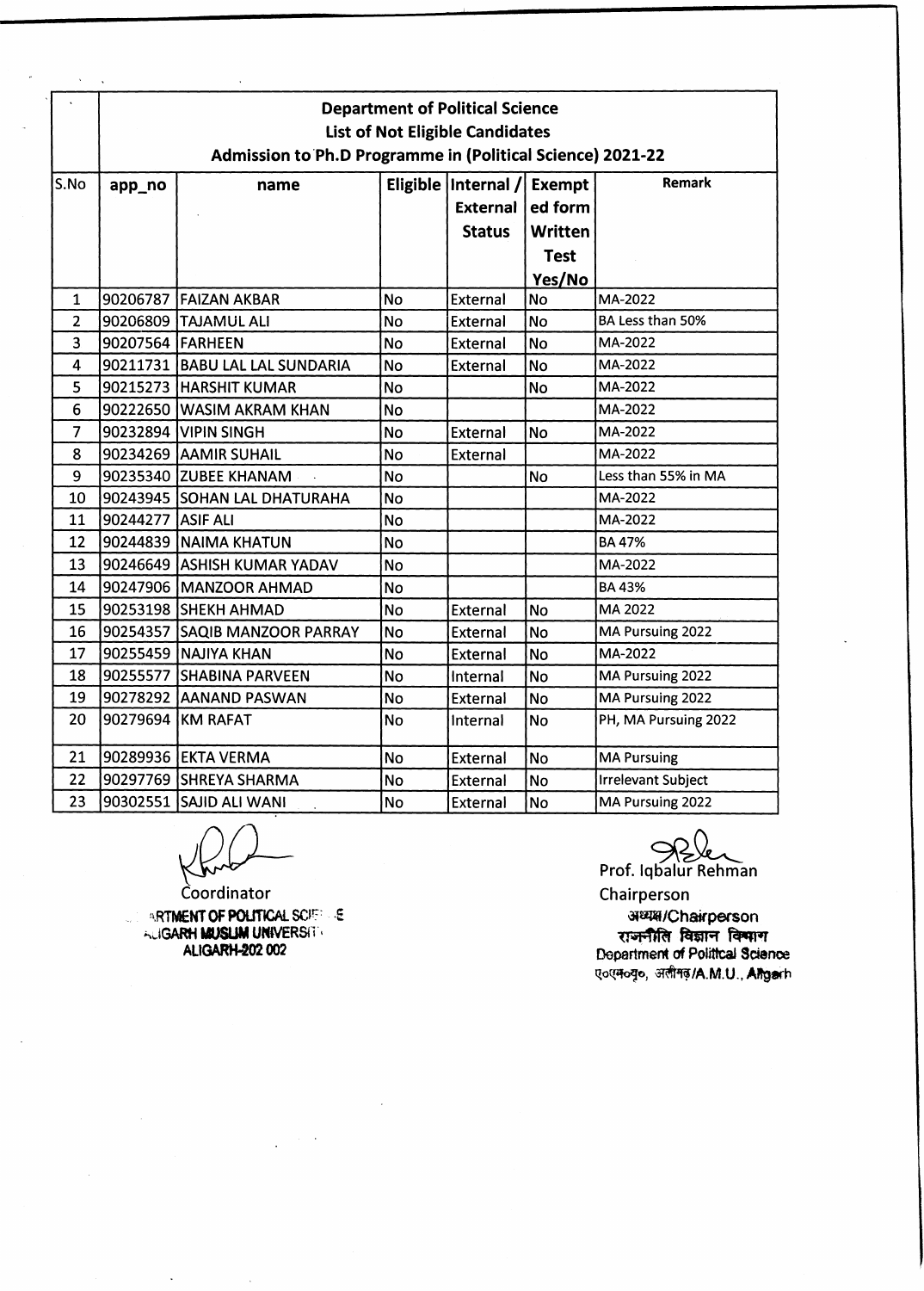|                         | <b>Department of Plolitical Science</b><br><b>List of Eligible Candidates</b><br>Admission to Ph.D Programme in (Public Administration) 2021-22 |                                   |                 |                                                  |                                                                     |                                                   |  |  |  |
|-------------------------|-------------------------------------------------------------------------------------------------------------------------------------------------|-----------------------------------|-----------------|--------------------------------------------------|---------------------------------------------------------------------|---------------------------------------------------|--|--|--|
| S.No                    | app_no                                                                                                                                          | name                              | <b>Eligible</b> | Internal $/$<br><b>External</b><br><b>Status</b> | <b>Exempte</b><br>d form<br><b>Written</b><br><b>Test</b><br>Yes/No | Remark                                            |  |  |  |
| 1                       |                                                                                                                                                 | 90207056 HILAL AHMED              | Yes             | External                                         | <b>No</b>                                                           | <b>PH, NET 2018</b>                               |  |  |  |
| $\overline{2}$          |                                                                                                                                                 | 90207323 POOJA BAGHEL             | Yes             | External                                         | <b>No</b>                                                           |                                                   |  |  |  |
| $\overline{3}$          | 90207427                                                                                                                                        | <b>USUF USMANI</b>                | Yes             | Internal                                         | <b>No</b>                                                           | <b>MA Marksheet Not</b><br>Attached               |  |  |  |
| 4                       |                                                                                                                                                 | 90207964 MOHAMMED ABDULL Yes      |                 | Internal                                         | <b>No</b>                                                           |                                                   |  |  |  |
| 5                       |                                                                                                                                                 | 90215205   INJAMAMUL HAQ KHAYes   |                 | External                                         | <b>No</b>                                                           |                                                   |  |  |  |
| 6                       |                                                                                                                                                 | 90215768 RAKIBUL HOQUE            | Yes             | Internal                                         | <b>No</b>                                                           |                                                   |  |  |  |
| $\overline{\mathbf{z}}$ | 90220121                                                                                                                                        | MUSHEER AHMAD                     | Yes             | Internal                                         | <b>No</b>                                                           | <b>MA Marksheet Not</b><br>Attached               |  |  |  |
| 8                       |                                                                                                                                                 | 90221820 MUZAMMIL HAIDER          | Yes             | Internal                                         | <b>No</b>                                                           |                                                   |  |  |  |
| 9                       |                                                                                                                                                 | 90229875  AJRA KHATOON            | Yes             | Internal                                         | Yes                                                                 | <b>NET 2020</b>                                   |  |  |  |
| 10                      |                                                                                                                                                 | 90231351 MANGAL SINGH             | Yes             | External                                         | Yes                                                                 | JRF 2021                                          |  |  |  |
| 11                      | 90240421   PRAGYA                                                                                                                               |                                   | Yes             | <b>External</b>                                  | Yes                                                                 | JRF 2021, BA, MA<br><b>Marksheet Not Attached</b> |  |  |  |
| 12                      |                                                                                                                                                 | 90242119 MIDHAT ARA               | Yes             | Internal                                         | <b>No</b>                                                           |                                                   |  |  |  |
| 13                      |                                                                                                                                                 | 90243855 WARISA PARVEEN           | Yes             | Internal                                         | Yes                                                                 | <b>NET 2021</b>                                   |  |  |  |
| 14                      |                                                                                                                                                 | 90244530 SHAHNAZ KABEER           | Yes             | Internal                                         | <b>No</b>                                                           |                                                   |  |  |  |
| 15                      |                                                                                                                                                 | 90245486   MOHD HASEER KHAN   Yes |                 | Internal                                         | <b>No</b>                                                           |                                                   |  |  |  |
| 16                      |                                                                                                                                                 | 90246771 RIFA TABASSUM            | Yes             | External                                         | <b>Yes</b>                                                          | JRF 2021                                          |  |  |  |
| 17                      | 90247233 ADIL ALI                                                                                                                               |                                   | Yes             | Internal                                         | No                                                                  |                                                   |  |  |  |
| 18                      |                                                                                                                                                 | 90250511 GH HASANAIN              | Yes             | Internal                                         | No                                                                  |                                                   |  |  |  |
| 19                      |                                                                                                                                                 | 90251382 SHARFUN NEHAR            | Yes             | Internal                                         | No                                                                  |                                                   |  |  |  |
| 20                      |                                                                                                                                                 | 90251493 SHWETABH SUMAN           | Yes             | External                                         | No                                                                  |                                                   |  |  |  |
| 21                      |                                                                                                                                                 | 90252574 RUBY SHAMA               | Yes             | Internal                                         | No                                                                  |                                                   |  |  |  |
| 22                      |                                                                                                                                                 | 90254410 THASHREEF K P            | Yes             | External                                         | No                                                                  |                                                   |  |  |  |
| 23                      |                                                                                                                                                 | 90255067   KAFIULLAH              | Yes             | External                                         | No                                                                  | <b>MA Marksheet Not</b><br>Attached               |  |  |  |
| 24                      |                                                                                                                                                 | 90268064 MD JAWAZ                 | Yes             | External                                         | <b>No</b>                                                           |                                                   |  |  |  |
| 25                      | 90305323 QUDSIA                                                                                                                                 |                                   | Yes             | Internal                                         | <b>No</b>                                                           |                                                   |  |  |  |
| 26                      |                                                                                                                                                 | 90308745  BASHARAT AHMAD RAYes    |                 | External                                         | Yes                                                                 | <b>PH, JRF 2020</b>                               |  |  |  |

 $\frac{1}{\sqrt{2}}$ 

**Coordinator DEPARTMENT OF POLITICAL SCENCE ALIGARH MUSLIM UNIVERSITY** ALIGARH-202 002

 $\label{eq:2.1} \frac{1}{2} \int_{\mathbb{R}^3} \frac{1}{\sqrt{2\pi}} \int_{\mathbb{R}^3} \frac{1}{\sqrt{2\pi}} \frac{1}{\sqrt{2\pi}} \frac{1}{\sqrt{2\pi}} \frac{1}{\sqrt{2\pi}} \frac{1}{\sqrt{2\pi}} \frac{1}{\sqrt{2\pi}} \frac{1}{\sqrt{2\pi}} \frac{1}{\sqrt{2\pi}} \frac{1}{\sqrt{2\pi}} \frac{1}{\sqrt{2\pi}} \frac{1}{\sqrt{2\pi}} \frac{1}{\sqrt{2\pi}} \frac{1}{\sqrt{2\pi}} \frac{1}{\sqrt{2\pi}}$ 

Prof. Iqbalur Rehman **Chairperson 3R\*Ki/Cha»rperson** राजनीति विज्ञान **Department** *of* **Political Science ए०एम०यू०, अलीनढ़/A.M.U., Angain**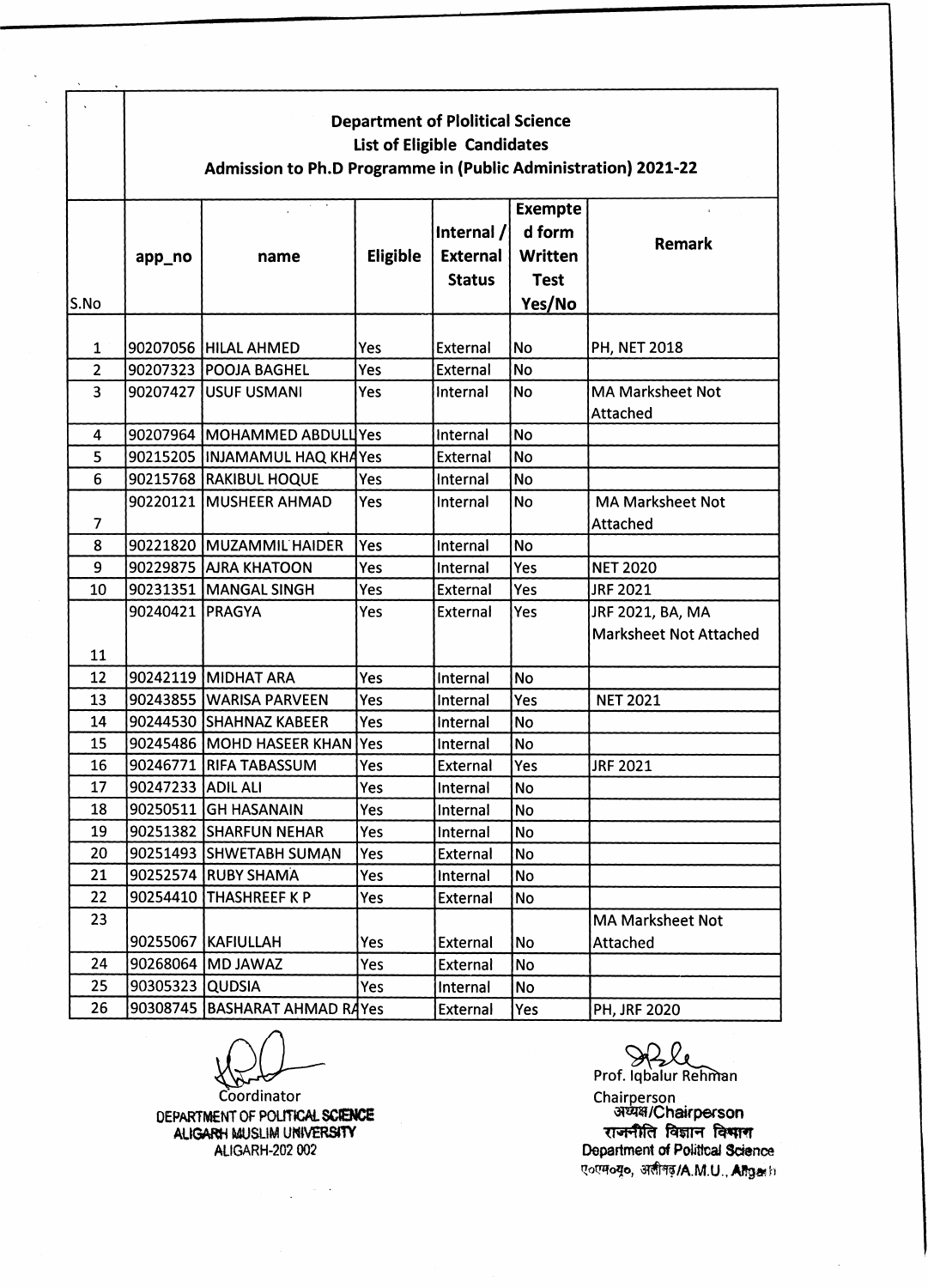|               | <b>Department of Plolitical Science</b><br><b>List of Not Eligible Candidates</b><br><b>Admission to Ph.D Programme in (Public Administration) 2021-22</b> |                        |          |                                                |                                                              |                           |  |  |
|---------------|------------------------------------------------------------------------------------------------------------------------------------------------------------|------------------------|----------|------------------------------------------------|--------------------------------------------------------------|---------------------------|--|--|
| S.No          | app_no                                                                                                                                                     | name                   | Eligible | Internal /<br><b>External</b><br><b>Status</b> | <b>Exempte</b><br>d form<br><b>Written</b><br>Test<br>Yes/No | Remark                    |  |  |
|               |                                                                                                                                                            | 90206828  ASMA FAROOQ  | No       | External                                       | <b>No</b>                                                    | <b>Irrelevent Subject</b> |  |  |
| $\mathcal{P}$ | 90207361                                                                                                                                                   | <b>UMMA HANI</b>       | lNo.     | External                                       |                                                              | MA-2022                   |  |  |
| 3             |                                                                                                                                                            | 90251960   NADIM ANJUM | No.      | External                                       | No                                                           | MA-2022                   |  |  |

 $\beta \rightarrow \infty$ 

 $\ddot{\phantom{0}}$ 

 $\ddot{\phantom{a}}$ 

Coordinator

**DEPARTMENT OF POLITICAL SCIENCE ALK3ARH MUSLIM UNIVERSITY**

**ALIGARH-20? 0"?**

*Q f i L*

Prof. Iqbalur Rehman Chairperson **■at^/Chatrperson** राजनीति विज्ञान विश्वास **Department of Political Science ए**ंग्मॅंट्स, अंतीमढ़/A.M.U., Altgerb

 $\bar{z}$ 

 $\bar{\zeta}$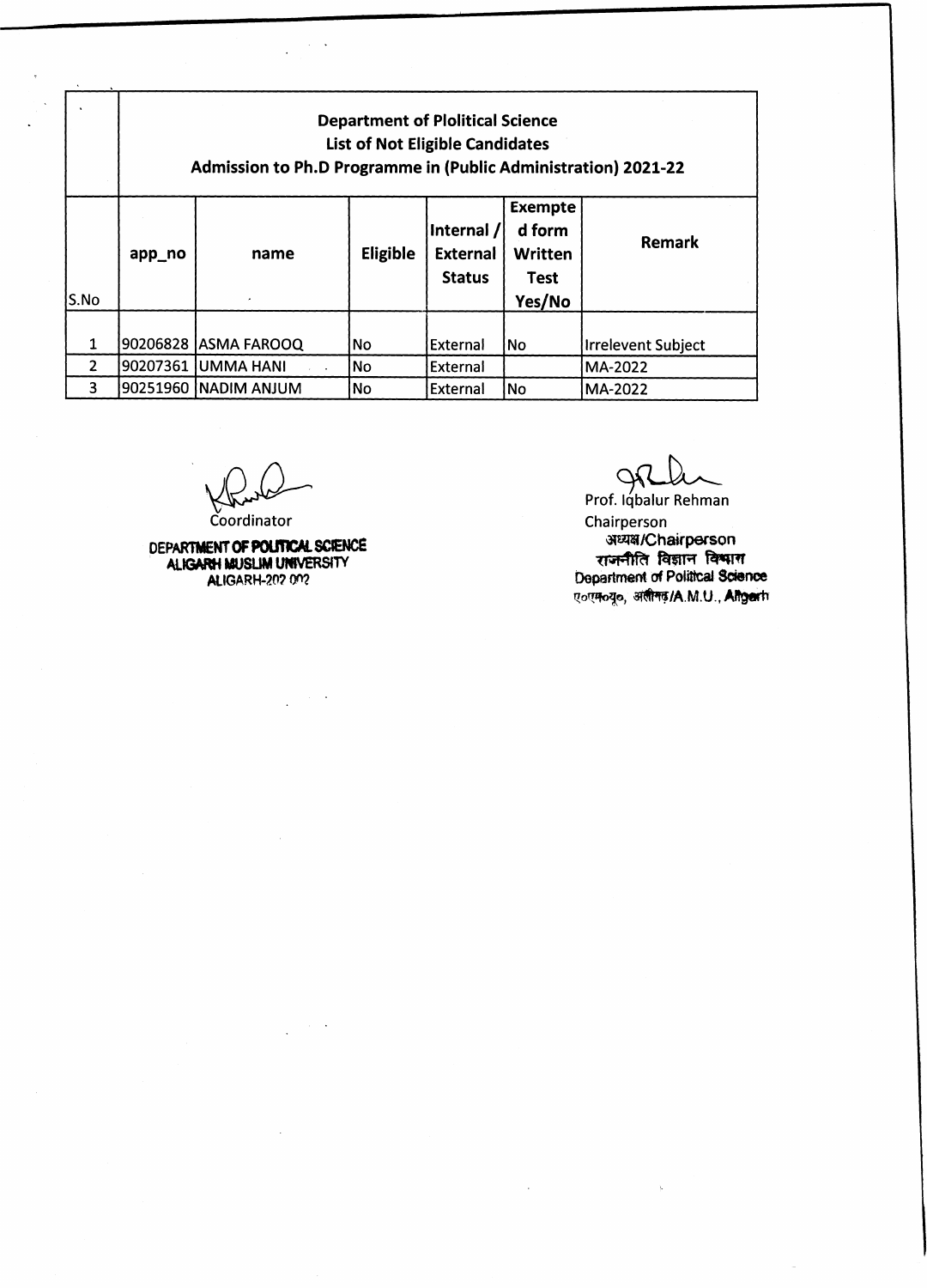|                         | <b>Department of Political Science</b><br><b>List of Eligible Candidates</b><br><b>Admission to Ph.D Programme in (Human Rights) 2021-22</b> |                                             |                 |                                                     |                                                              |                                  |  |  |  |  |
|-------------------------|----------------------------------------------------------------------------------------------------------------------------------------------|---------------------------------------------|-----------------|-----------------------------------------------------|--------------------------------------------------------------|----------------------------------|--|--|--|--|
| S.No                    | app_no                                                                                                                                       | name                                        | <b>Eligible</b> | <b>Internal</b><br><b>External</b><br><b>Status</b> | <b>Exempte</b><br>d form<br>Written<br><b>Test</b><br>Yes/No | <b>Remark</b>                    |  |  |  |  |
| $\mathbf{1}$            | 90206885                                                                                                                                     | <b>SIDRA NASEEM</b>                         | Yes             | Internal                                            | No                                                           |                                  |  |  |  |  |
| $\overline{2}$          |                                                                                                                                              | 90206886 ALISHA ABID                        | Yes             | Internal                                            | No                                                           |                                  |  |  |  |  |
| $\overline{\mathbf{3}}$ |                                                                                                                                              | 90207770 RAQUIB ASLAM                       | Yes             | Internal                                            | No                                                           |                                  |  |  |  |  |
| 4                       |                                                                                                                                              | 90208023 SAMREEN ALVI                       | Yes             | Internal                                            | No                                                           |                                  |  |  |  |  |
| 5                       |                                                                                                                                              | 90210353 VIPUL KUMAR PANDEY                 | Yes             | Internal                                            | No                                                           |                                  |  |  |  |  |
| 6                       |                                                                                                                                              | 90213992   MOHD USMAN                       | Yes             | External                                            | No                                                           |                                  |  |  |  |  |
| $\overline{7}$          |                                                                                                                                              | 90235873 AKHILESH KUMAR                     | Yes             | External                                            | No                                                           |                                  |  |  |  |  |
| 8                       |                                                                                                                                              | 90241121   BADRUZ ZAMAN                     | Yes             | Internal                                            | No                                                           |                                  |  |  |  |  |
| 9                       |                                                                                                                                              | 90244397 MD TUFAIL KHAN                     | Yes             | External                                            | No                                                           |                                  |  |  |  |  |
| 10                      |                                                                                                                                              | 90249693 NADEEM ALAM                        | Yes             | External                                            | Yes                                                          | <b>NET 2021</b>                  |  |  |  |  |
| 11                      |                                                                                                                                              | 90252168 SHAHPARA HASSAN                    | Yes             | External                                            | Yes                                                          | <b>NET 2021</b>                  |  |  |  |  |
| 12                      |                                                                                                                                              | 90252814 NAZISH GHAZI                       | Yes             | Internal                                            | No                                                           |                                  |  |  |  |  |
| 13                      |                                                                                                                                              | 90255190 AQUIB IMRAN KHAN                   | Yes             | Internal                                            | No                                                           |                                  |  |  |  |  |
| 14                      |                                                                                                                                              | 90268795 CHANDRAKANT BALAJI<br><b>BHISE</b> | Yes             | External                                            | Yes                                                          | <b>JRF 2019</b>                  |  |  |  |  |
| 15                      |                                                                                                                                              | 90299915 MOHD JAVED ALAM                    | Yes             | External                                            | Yes                                                          | <b>NET 2021</b>                  |  |  |  |  |
| 16                      |                                                                                                                                              | 90304970 MARIYAM AHMAD                      | Yes             | External                                            | No                                                           |                                  |  |  |  |  |
| 17                      |                                                                                                                                              | 90311815   MOHD ARIF KHAN                   | Yes             | Internal                                            | No                                                           | PH, MA Marksheet<br>Not Attached |  |  |  |  |

Coordinator)<br>
Prof. Iqbalur Refiman<br>
Chairman Chairman<br>
Chairman Chairman<br>
Chairman Chairment of POLITICAL SCIENCE<br>
DEPARTMENT OF POLITICAL SCIENCE<br>
DEPARTMENT OF POLITICAL SCIENCE<br>
Department of Political<br>
Department of P

 $\mathcal{A}$ 

 $\sim 10^{-1}$  k  $\ddot{\phantom{a}}$ 

Chairman<br>Chairman<br>**Chairperson** राजनीति विज्ञान **Department of Political Science** प**ापान्यू**, अलीमढ़/A.M.U., Allgarh